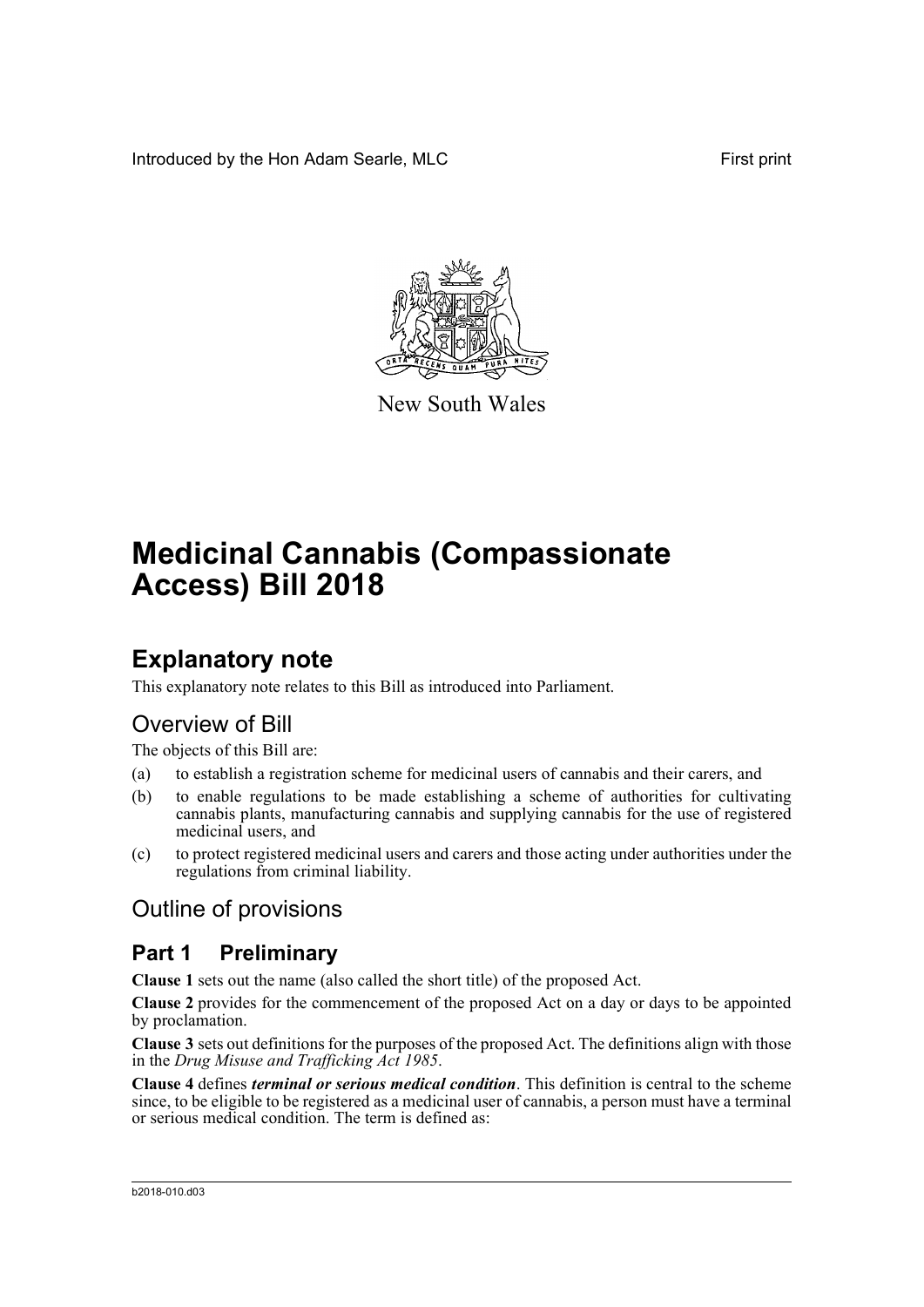- (a) an illness or condition that is likely to result in death within a reasonably foreseeable period, or
- (b) a serious illness or condition that is likely to result, or to continue to result, in a significant reduction in the person's quality of life (whether from the symptoms of the illness or condition or from treatment for the symptoms of the illness or condition).

The clause lists a number of illnesses or conditions that will be taken to be terminal or serious medical conditions and allows further illnesses or conditions to be added by the regulations.

# **Part 2 Registration of medicinal users and carers**

**Clause 5** sets out the registration scheme for medicinal users of cannabis and their carers. It is contemplated that the regulations will set out requirements for a medical certificate certifying as to the terminal or serious medical condition suffered by an applicant for registration as a medicinal user and that the regulations may specify other requirements for registration. The regulations will also determine the duration of registration and any requirements for renewal of registration. The Health Secretary is required to give each registered person a certificate of registration including a recent photograph of the person.

**Clause 6** empowers the Health Secretary to cancel registration of a person on application or in certain specified circumstances.

**Clause 7** requires a registered person to produce the person's certificate of registration at the request of a public health authorised officer. If registration is cancelled, the former holder of a certificate of registration is required to return it to the Health Secretary.

## **Part 3 Access to cannabis for registered medicinal user**

**Clause 8** provides regulation-making power for a scheme of licences, permits or other authorities to authorise activities necessary for enabling a registered medicinal user to lawfully obtain cannabis. The activities include cultivating and harvesting cannabis plants, manufacturing or producing cannabis, storing cannabis and supplying cannabis.

# **Part 4 Protection from criminal liability**

**Clause 9** protects registered medicinal users and carers and those acting under authorities under the regulations from criminal liability.

# **Part 5 Offences**

**Clause 10** makes it an offence for cannabis to be administered to a registered medicinal user in a public place.

**Clause 11** limits the amount of cannabis that may be possessed by a registered medicinal user or registered carer at any one time.

# **Part 6 Enforcement**

**Clause 12** provides for the proposed Act to be enforced by authorised officers under the *Public Health Act 2010* using the powers that they have under that Act.

**Clause 13** enables the Health Secretary to order the forfeiture, destruction or other disposal of cannabis in circumstances where registration under the proposed Act is cancelled or an authority held under the regulations is suspended or cancelled.

# **Part 7 Miscellaneous**

**Clause 14** provides general regulation-making power.

**Clause 15** requires the proposed Act to be reviewed after 3 years.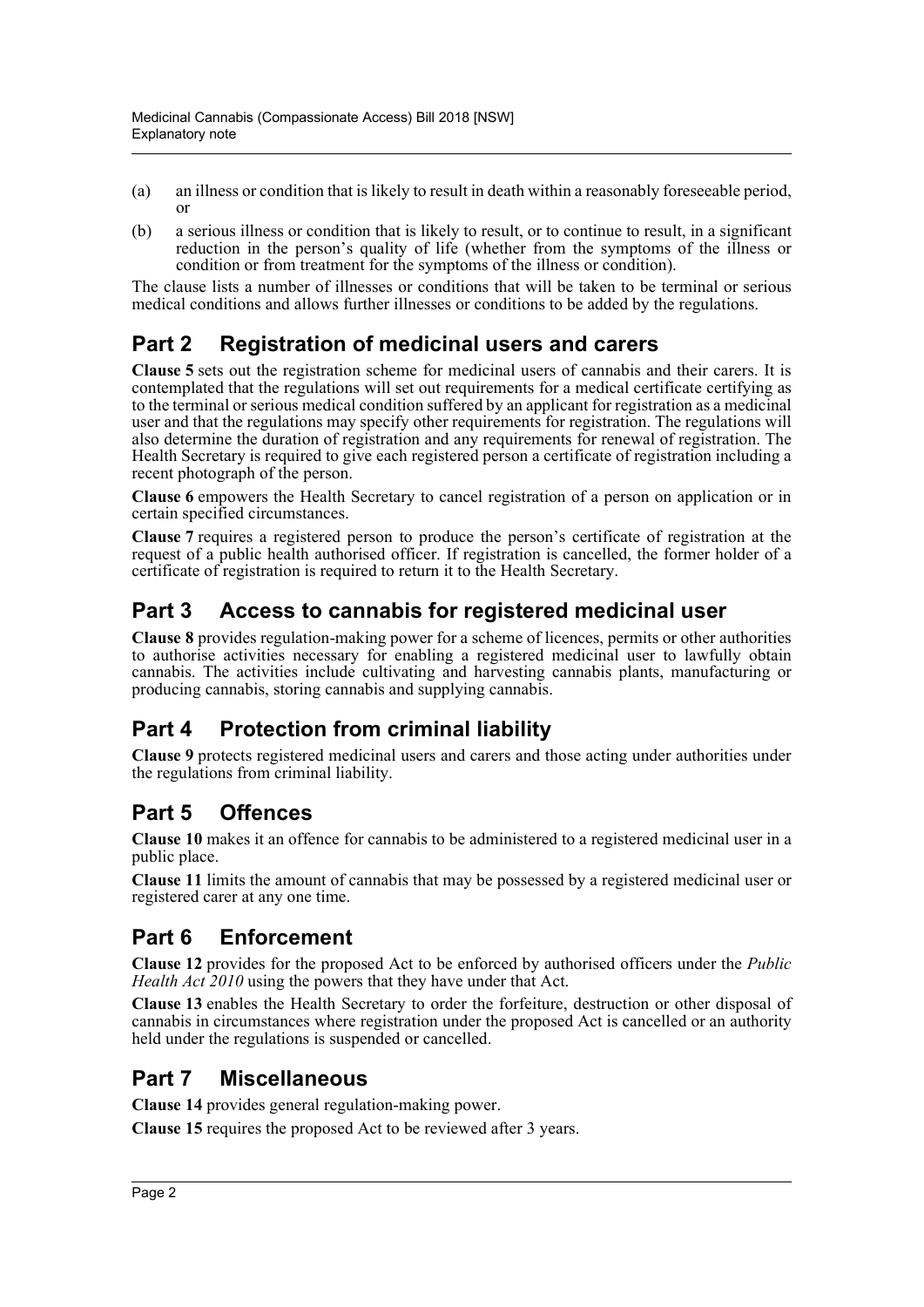### **Schedule 1 Amendment of Drug Misuse and Trafficking Act 1985 No 226**

### **Schedule 2 Amendment of Poisons and Therapeutic Goods Act 1966 No 31**

The Schedules make consequential amendments to protect registered medicinal users and registered carers and those acting under authorities under the regulations from criminal liability.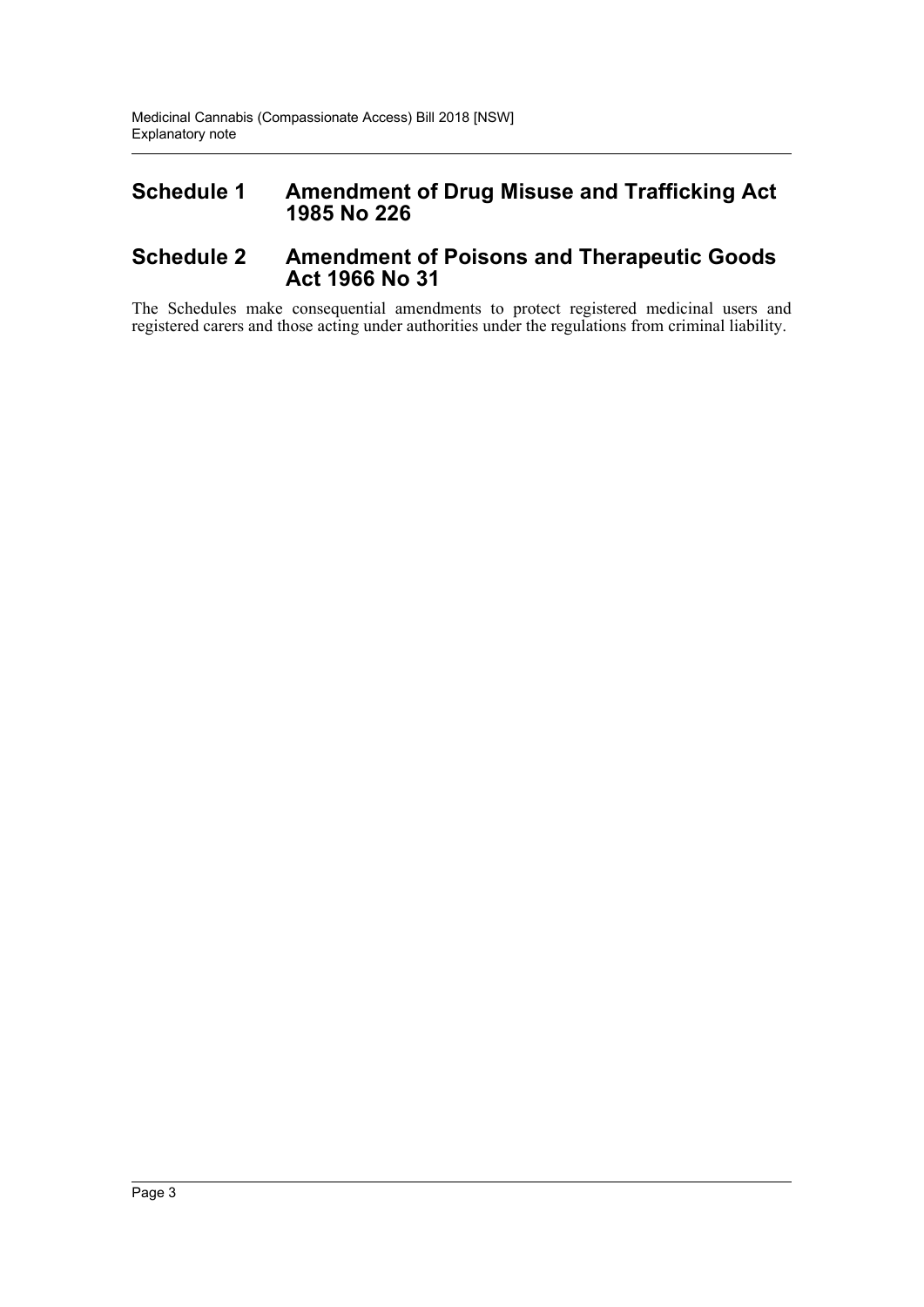Introduced by the Hon Adam Searle, MLC First print



New South Wales

# **Medicinal Cannabis (Compassionate Access) Bill 2018**

# **Contents**

|        |                |                                                                     | Page           |
|--------|----------------|---------------------------------------------------------------------|----------------|
| Part 1 |                | <b>Preliminary</b>                                                  |                |
|        | 1              | Name of Act                                                         | 2              |
|        | 2              | Commencement                                                        | $\overline{c}$ |
|        | 3              | <b>Definitions</b>                                                  | $\overline{c}$ |
|        | 4              | Terminal or serious medical condition                               | $\overline{2}$ |
| Part 2 |                | Registration of medicinal users and carers                          |                |
|        | 5              | Registration of medicinal users and carers                          | 4              |
|        | 6              | Cancellation of registration                                        | 5              |
|        | $\overline{7}$ | Inspection and return of certificate of registration                | 5              |
| Part 3 |                | Access to cannabis for registered medicinal user                    |                |
|        | 8              | Scheme to be established by regulations                             | 6              |
| Part 4 |                | <b>Protection from criminal liability</b>                           |                |
|        | 9              | Authorisations for registered medicinal users and registered carers | 7              |
| Part 5 |                | <b>Offences</b>                                                     |                |
|        | 10             | Cannabis not to be administered in public place                     | 8              |
|        | 11             | Limit on amount of cannabis that may be possessed                   | 8              |
|        |                |                                                                     |                |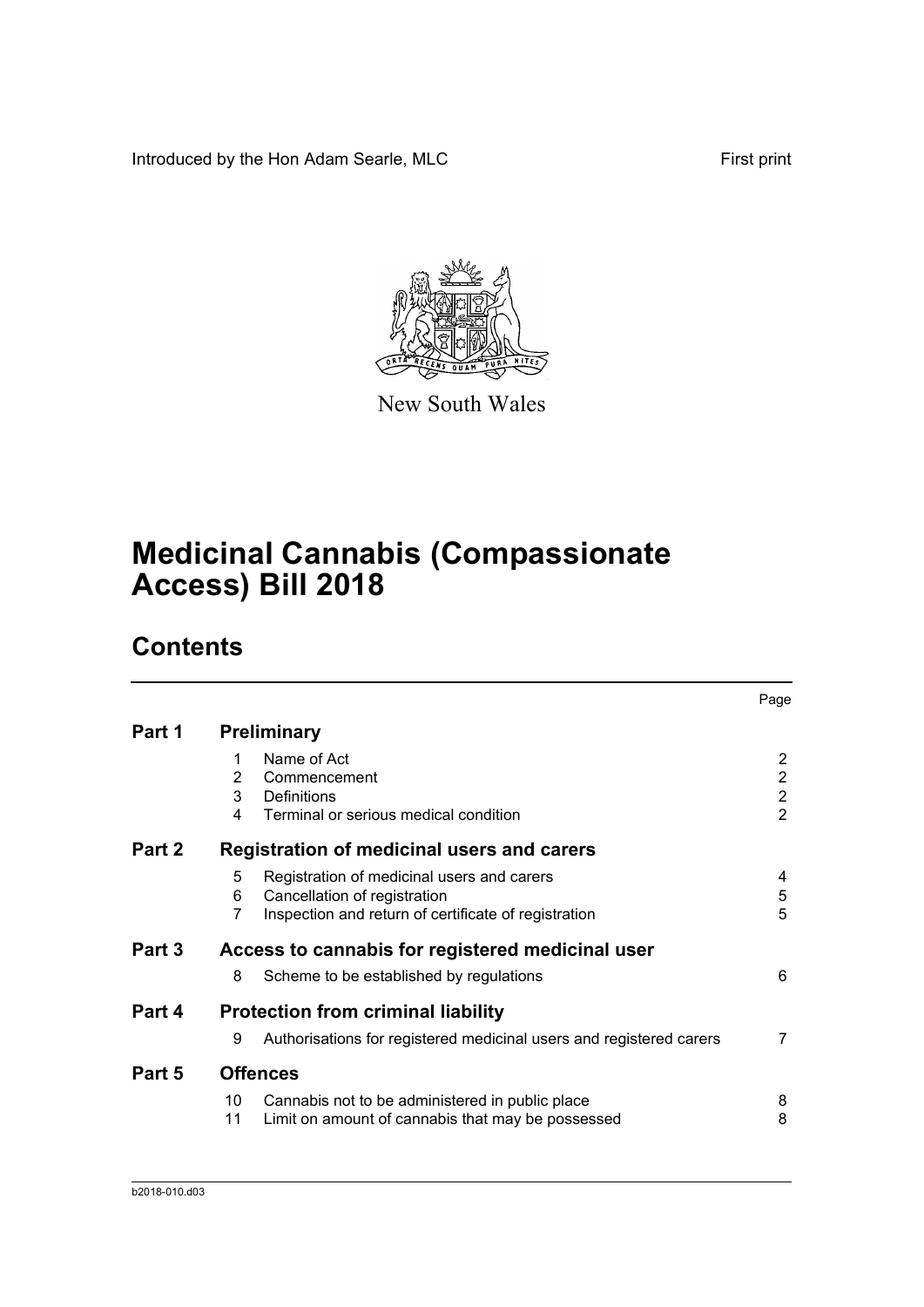|                   |    |                                                                                  | Page |
|-------------------|----|----------------------------------------------------------------------------------|------|
| Part 6            |    | <b>Enforcement</b>                                                               |      |
|                   | 12 | Public health authorised officers                                                | 9    |
|                   | 13 | Order of Health Secretary for forfeiture, destruction or disposal of<br>cannabis | 9    |
| Part 7            |    | <b>Miscellaneous</b>                                                             |      |
|                   | 14 | Regulations                                                                      | 10   |
|                   | 15 | Review of Act                                                                    | 10   |
| Schedule 1        |    | Amendment of Drug Misuse and Trafficking Act 1985 No 226                         | 11   |
| <b>Schedule 2</b> |    | Amendment of Poisons and Therapeutic Goods Act 1966 No 31                        | 12   |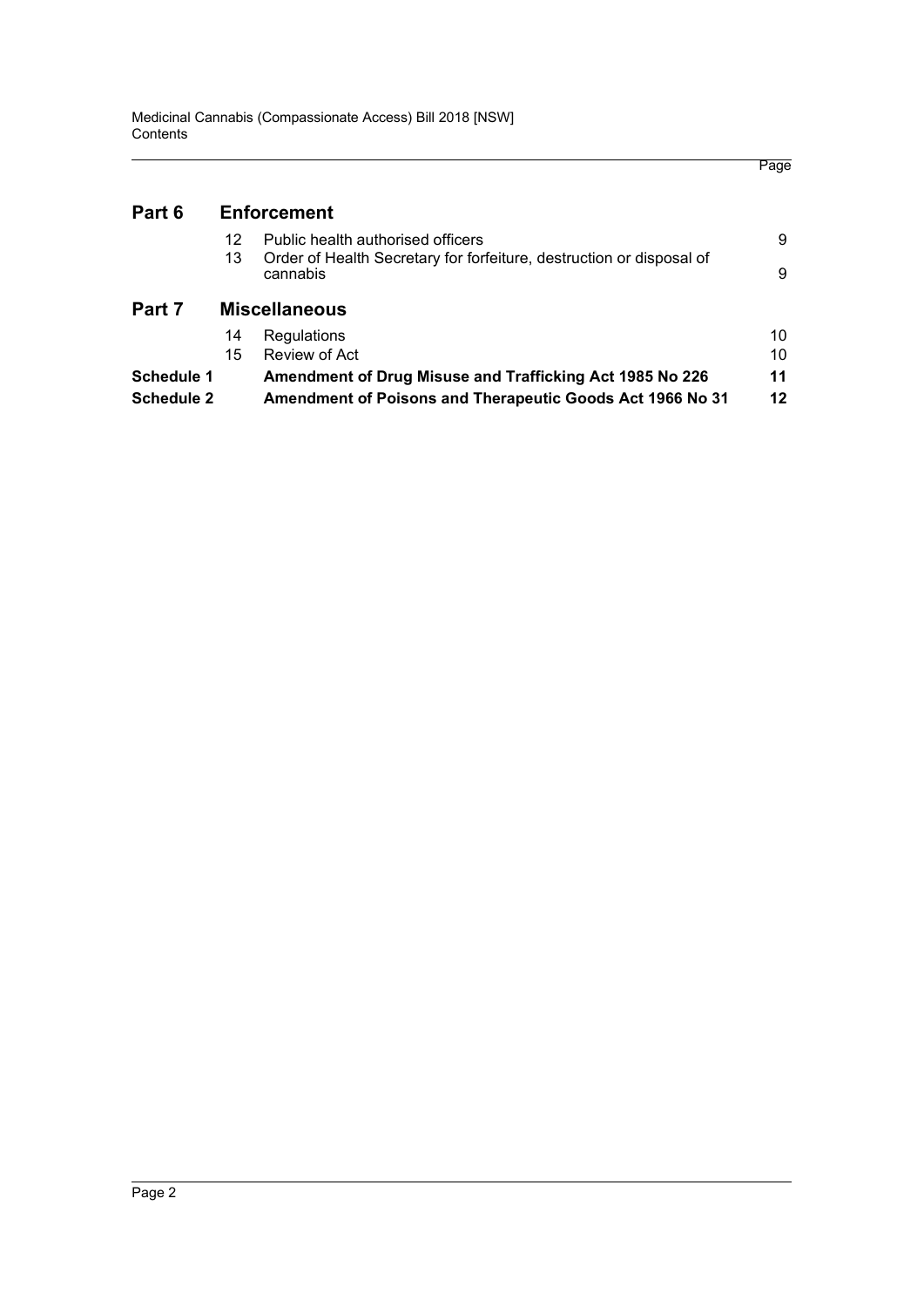

New South Wales

# **Medicinal Cannabis (Compassionate Access) Bill 2018**

No , 2018

### **A Bill for**

An Act to provide for the medicinal use of cannabis; to amend the *Drug Misuse and Trafficking Act 1985* and the *Poisons and Therapeutic Goods Act 1966*; and for other purposes.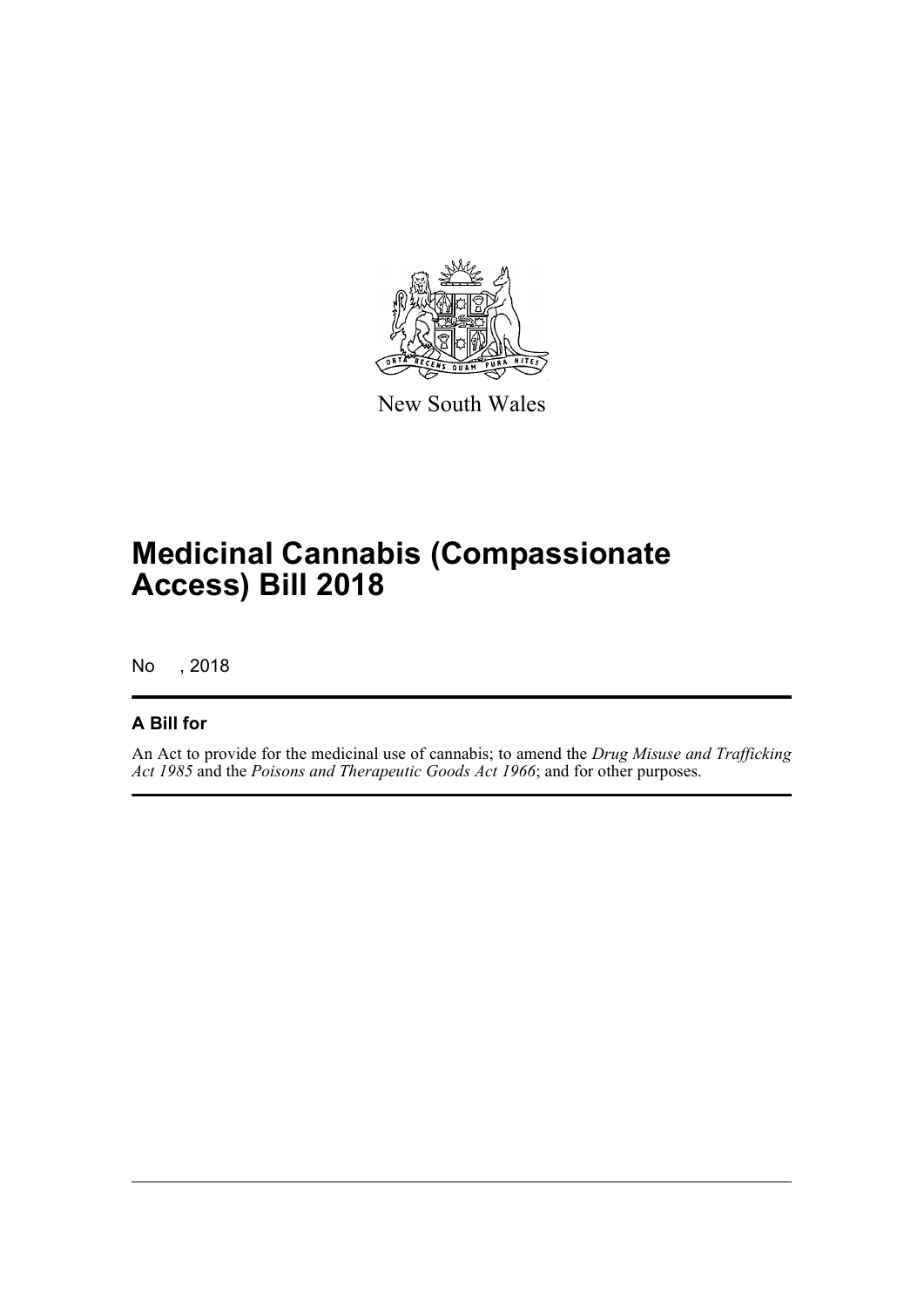<span id="page-6-4"></span><span id="page-6-3"></span><span id="page-6-2"></span><span id="page-6-1"></span><span id="page-6-0"></span>

|              |              | The Legislature of New South Wales enacts:                                                                                                                                                                          | 1                      |
|--------------|--------------|---------------------------------------------------------------------------------------------------------------------------------------------------------------------------------------------------------------------|------------------------|
| Part 1       |              | <b>Preliminary</b>                                                                                                                                                                                                  | $\overline{2}$         |
| 1            |              | <b>Name of Act</b>                                                                                                                                                                                                  | 3                      |
|              |              | This Act is the Medicinal Cannabis (Compassionate Access) Act 2018.                                                                                                                                                 | 4                      |
| $\mathbf{2}$ | Commencement |                                                                                                                                                                                                                     | 5                      |
|              |              | This Act commences on a day or days to be appointed by proclamation.                                                                                                                                                | 6                      |
| 3            |              | <b>Definitions</b>                                                                                                                                                                                                  | $\overline{7}$         |
|              | (1)          | In this Act:                                                                                                                                                                                                        | 8                      |
|              |              | <b>administer</b> has the same meaning as in the Drug Misuse and Trafficking Act 1985.<br><i>cannabis</i> means:                                                                                                    | $\boldsymbol{9}$<br>10 |
|              |              | cannabis leaf, cannabis oil or cannabis resin, or<br>(a)                                                                                                                                                            | 11                     |
|              |              | a preparation, admixture, extract or other substance containing any proportion<br>(b)<br>of cannabis leaf, cannabis oil or cannabis resin, or                                                                       | 12<br>13               |
|              |              | a substance derived from a plant of the genus Cannabis that is declared by the<br>(c)<br>regulations to be cannabis.                                                                                                | 14<br>15               |
|              |              | cannabis leaf, cannabis oil, cannabis plant and cannabis resin have the same<br>meanings as in the Drug Misuse and Trafficking Act 1985.                                                                            | 16<br>17               |
|              |              | <i>certificate of registration</i> means a certificate issued under section 5.                                                                                                                                      | 18                     |
|              |              | <i>child</i> means a person who has not attained 18 years of age.                                                                                                                                                   | 19                     |
|              |              | <b>Health Secretary</b> means the Secretary of the Ministry of Health.                                                                                                                                              | 20                     |
|              |              | <i>public health authorised officer</i> means an authorised officer within the meaning of<br>the Public Health Act 2010.                                                                                            | 21<br>22               |
|              |              | <i>public place</i> means a place where members of the public are lawfully entitled, invited<br>or permitted to be present in their capacity as members of the public, whether<br>conditionally or unconditionally. | 23<br>24<br>25         |
|              |              | <i>register</i> means the register kept under section 5.                                                                                                                                                            | 26                     |
|              |              | registered carer means a person registered under section 5 as a carer of a registered<br>medicinal user.                                                                                                            | 27<br>28               |
|              |              | registered medicinal user means a person registered under section 5 as a medicinal<br>user of cannabis.                                                                                                             | 29<br>30               |
|              |              | registered person means a registered medicinal user or registered carer.                                                                                                                                            | 31                     |
|              |              | <i>terminal or serious medical condition—see section 4.</i>                                                                                                                                                         | 32                     |
|              |              | Note. The Interpretation Act 1987 contains definitions and other provisions that affect the<br>interpretation and application of this Act.                                                                          | 33<br>34               |
|              | (2)          | Notes included in this Act do not form part of this Act.                                                                                                                                                            | 35                     |
| 4            |              | <b>Terminal or serious medical condition</b>                                                                                                                                                                        | 36                     |
|              | (1)          | A person has a <i>terminal or serious medical condition</i> if the person suffers from:                                                                                                                             | 37                     |
|              |              | an illness or condition that is likely to result in death within a reasonably<br>(a)<br>foreseeable period, or                                                                                                      | 38<br>39               |
|              |              | a serious illness or condition that is likely to result, or to continue to result, in<br>(b)                                                                                                                        | 40                     |
|              |              | a significant reduction in the person's quality of life (whether from the<br>symptoms of the illness or condition or from treatment for the symptoms of the<br>illness or condition).                               | 41<br>42<br>43         |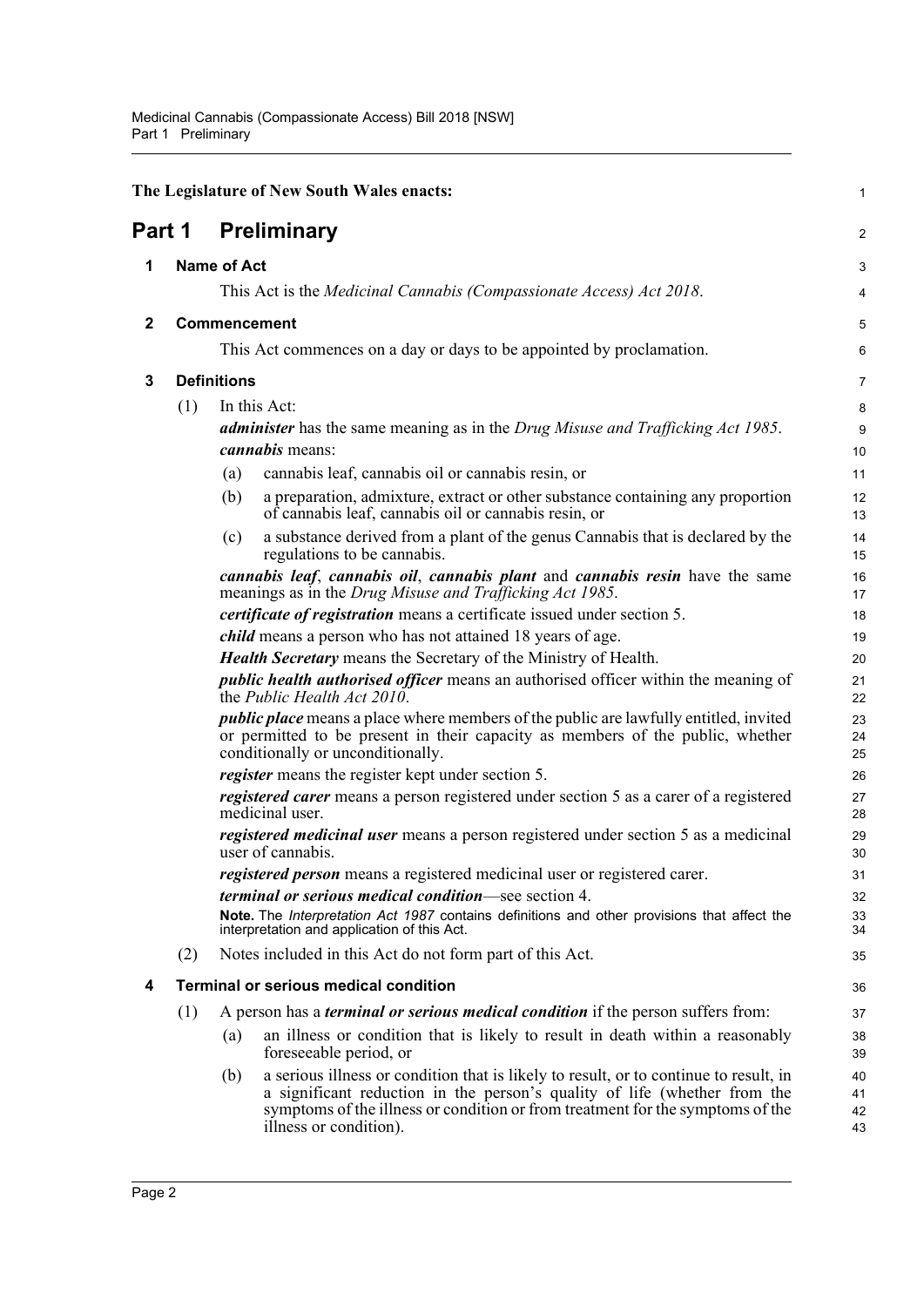| (2) | Without limiting subsection $(1)$ , a person will be taken to suffer from a terminal or<br>serious medical condition if the person suffers from any of the following: |                                                                                                       |          |
|-----|-----------------------------------------------------------------------------------------------------------------------------------------------------------------------|-------------------------------------------------------------------------------------------------------|----------|
|     | (a)                                                                                                                                                                   | severe intractable epilepsy,                                                                          | 3        |
|     | (b)                                                                                                                                                                   | Human Immunodeficiency Virus (HIV),                                                                   | 4        |
|     | (c)                                                                                                                                                                   | motor neurone disease,                                                                                | 5        |
|     | (d)                                                                                                                                                                   | multiple sclerosis,                                                                                   | 6        |
|     | (e)                                                                                                                                                                   | the neurological disorder known as stiff person syndrome,                                             | 7        |
|     | (f)                                                                                                                                                                   | severe and treatment-resistant nausea and vomiting due to chemotherapy,                               | 8        |
|     | (g)                                                                                                                                                                   | pain associated with cancer,                                                                          | 9        |
|     | (h)                                                                                                                                                                   | neuropathic pain,                                                                                     | 10       |
|     | (i)                                                                                                                                                                   | an illness or condition declared by the regulations to be a terminal or serious<br>medical condition. | 11<br>12 |
|     |                                                                                                                                                                       |                                                                                                       |          |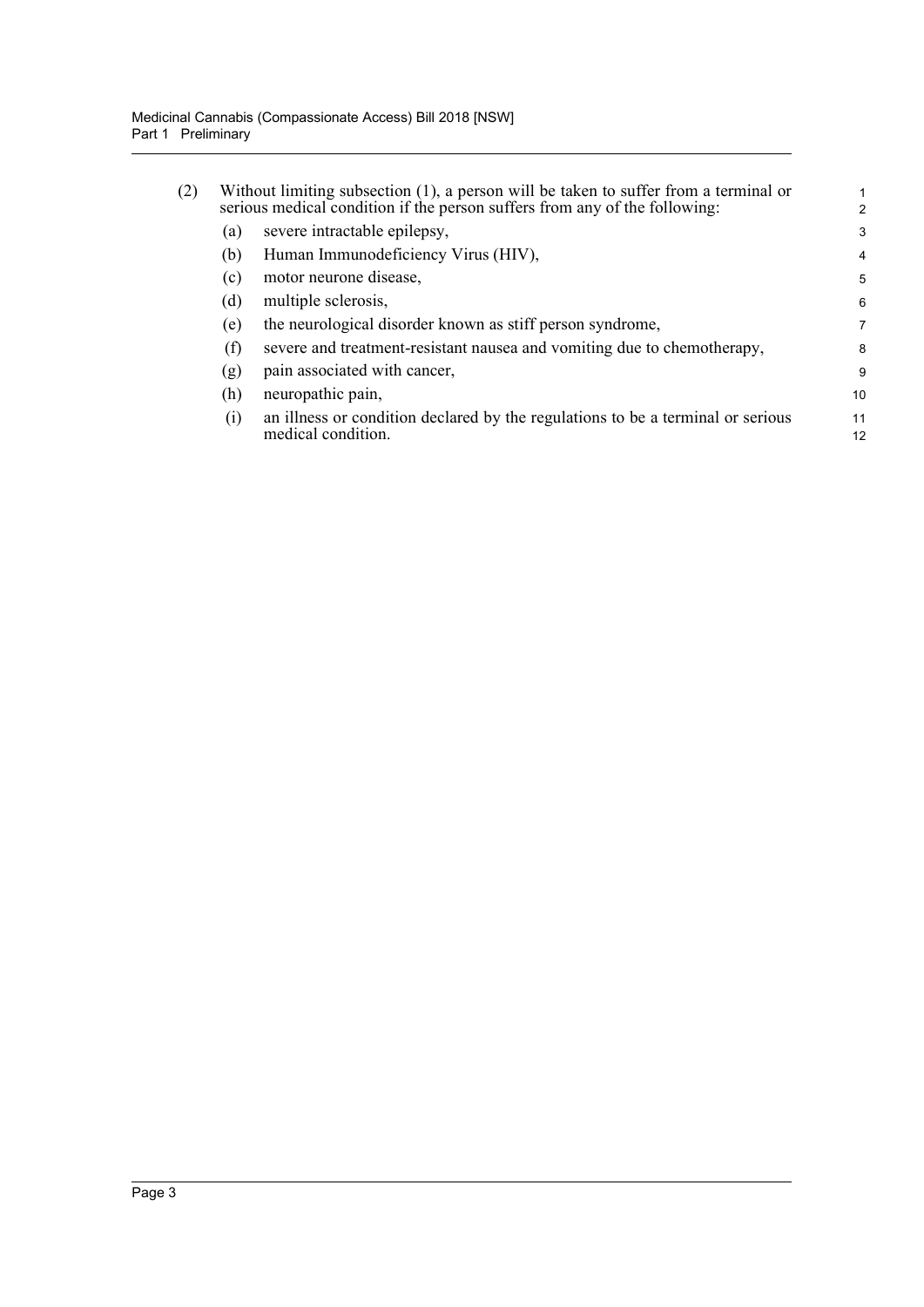# <span id="page-8-1"></span><span id="page-8-0"></span>**Part 2 Registration of medicinal users and carers**

| 5    |                                                                                                                                                                                                                                | Registration of medicinal users and carers                                                                                                                                                                                                                        | 2                    |
|------|--------------------------------------------------------------------------------------------------------------------------------------------------------------------------------------------------------------------------------|-------------------------------------------------------------------------------------------------------------------------------------------------------------------------------------------------------------------------------------------------------------------|----------------------|
|      | The Health Secretary may, on application under this Part, register a person as a<br>(1)<br>medicinal user of cannabis or carer of a registered medicinal user if satisfied that the<br>person is eligible to be so registered. |                                                                                                                                                                                                                                                                   | Ę                    |
| (2)  |                                                                                                                                                                                                                                | A person is eligible to be registered as a medicinal user of cannabis if:                                                                                                                                                                                         | Е                    |
|      | (a)                                                                                                                                                                                                                            | the person has a terminal or serious medical condition, and                                                                                                                                                                                                       |                      |
|      | (b)                                                                                                                                                                                                                            | the person's principal place of residence is in New South Wales, and                                                                                                                                                                                              | ε                    |
|      | (c)                                                                                                                                                                                                                            | the person meets any other requirements of the regulations, and                                                                                                                                                                                                   | ĉ                    |
|      | (d)                                                                                                                                                                                                                            | the person is not disqualified from registration under the regulations.                                                                                                                                                                                           | 10                   |
| (3)  |                                                                                                                                                                                                                                | A person is eligible to be registered as a carer of a registered medicinal user if:                                                                                                                                                                               | 11                   |
|      | (a)                                                                                                                                                                                                                            | the person has the care of, or is assisting in the care of, the registered medicinal<br>user, and                                                                                                                                                                 | 12<br>13             |
|      | (b)                                                                                                                                                                                                                            | the registered medicinal user consents to registration of the person as the<br>user's carer, and                                                                                                                                                                  | 14<br>15             |
|      | (c)                                                                                                                                                                                                                            | the person's principal place of residence is in New South Wales, and                                                                                                                                                                                              | 16                   |
|      | (d)                                                                                                                                                                                                                            | the person meets any other requirements of the regulations, and                                                                                                                                                                                                   | 17                   |
|      | (e)                                                                                                                                                                                                                            | the person is not disqualified from registration under the regulations.                                                                                                                                                                                           | 18                   |
| (4)  |                                                                                                                                                                                                                                | An application for registration as a medicinal user of cannabis or carer of a registered<br>medicinal user must:                                                                                                                                                  | 19<br>20             |
|      | (a)                                                                                                                                                                                                                            | be in a form approved by the Health Secretary, and                                                                                                                                                                                                                | 21                   |
|      | (b)                                                                                                                                                                                                                            | be accompanied by proof of identity to the satisfaction of the Health Secretary,<br>and                                                                                                                                                                           | 22<br>23             |
|      | (c)                                                                                                                                                                                                                            | for an application for registration as a medicinal user—be accompanied by a<br>medical certificate certifying as to the terminal or serious medical condition<br>suffered by the person, given in accordance with requirements set out in the<br>regulations, and | 24<br>25<br>26<br>27 |
|      | (d)                                                                                                                                                                                                                            | comply with any other requirements of the regulations (which may include<br>payment of a fee).                                                                                                                                                                    | 28<br>29             |
| (5)  | child.                                                                                                                                                                                                                         | An application may be made on behalf of a child by the parents or guardians of the                                                                                                                                                                                | 3 <sub>C</sub><br>31 |
| (6)  |                                                                                                                                                                                                                                | An application for registration as a carer of a registered medicinal user may be made<br>subject to registration of the medicinal user.                                                                                                                           | 32<br>33             |
| (7)  |                                                                                                                                                                                                                                | The Health Secretary may, by written notice to an applicant, require the applicant to<br>provide further information or evidence reasonably required to determine the<br>application.                                                                             | 34<br>35<br>36       |
| (8)  |                                                                                                                                                                                                                                | If an applicant refuses or fails to comply with such a requirement, the Health<br>Secretary may refuse to determine the application.                                                                                                                              | 37<br>38             |
| (9)  |                                                                                                                                                                                                                                | Registration as a medicinal user of cannabis or carer of a registered medicinal user:                                                                                                                                                                             | 39                   |
|      | (a)                                                                                                                                                                                                                            | remains in force, subject to cancellation, for a period as set out in the<br>regulations, and                                                                                                                                                                     | 40<br>41             |
|      | (b)                                                                                                                                                                                                                            | may be renewed as set out in the regulations.                                                                                                                                                                                                                     | 42                   |
| (10) |                                                                                                                                                                                                                                | The Health Secretary must keep a register of persons registered as medicinal users of<br>cannabis and of persons registered as carers of registered medicinal users.                                                                                              | 43<br>44             |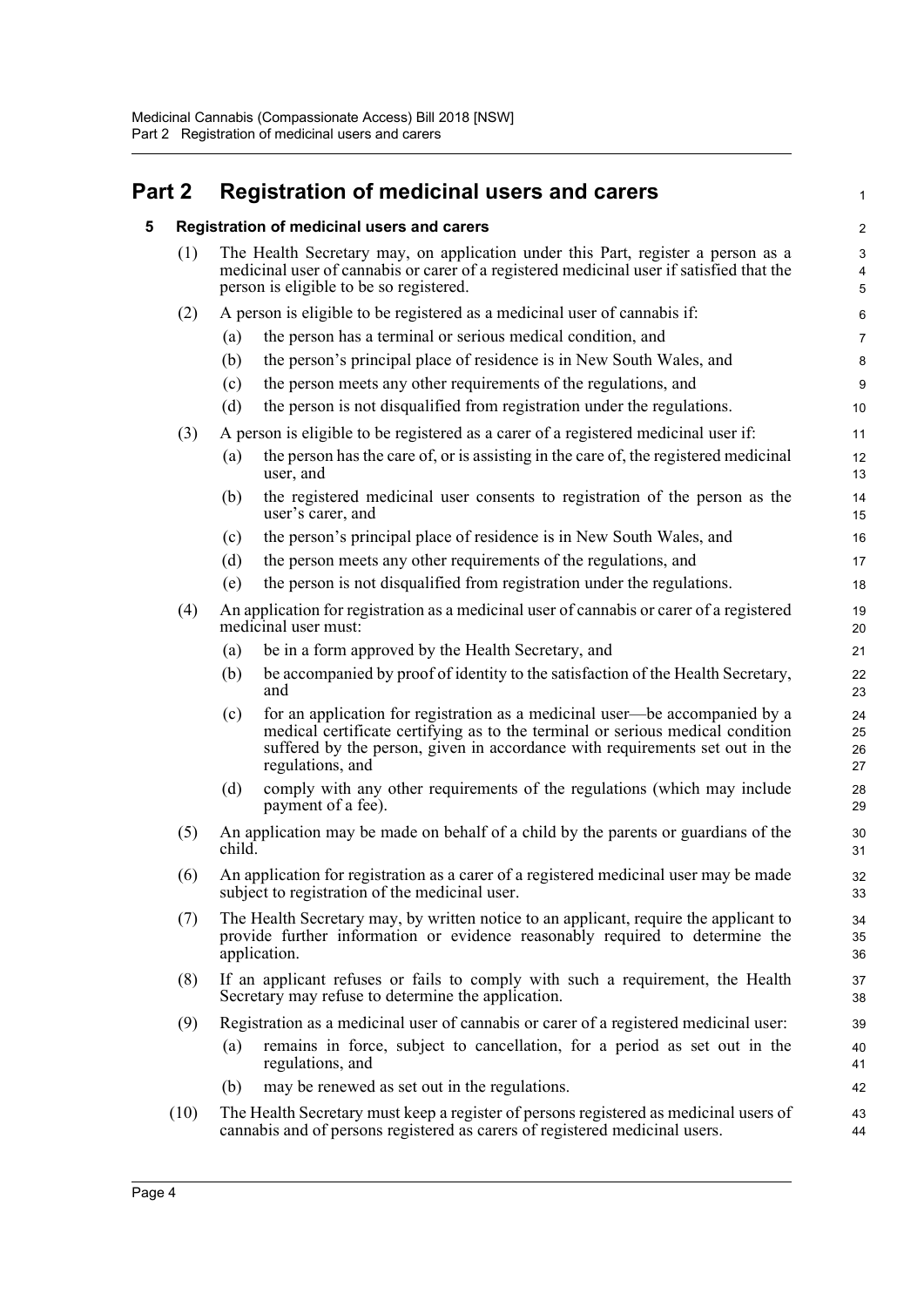<span id="page-9-1"></span><span id="page-9-0"></span>

|   | (11)                                                 |                                                                                                                                                                                                                                                                                                                            | The register is not open for inspection by members of the public.                                                                                                                                                                                       | 1                                       |  |  |
|---|------------------------------------------------------|----------------------------------------------------------------------------------------------------------------------------------------------------------------------------------------------------------------------------------------------------------------------------------------------------------------------------|---------------------------------------------------------------------------------------------------------------------------------------------------------------------------------------------------------------------------------------------------------|-----------------------------------------|--|--|
|   | (12)                                                 |                                                                                                                                                                                                                                                                                                                            | The Health Secretary may update the register as the Health Secretary considers<br>appropriate.                                                                                                                                                          | $\sqrt{2}$<br>$\ensuremath{\mathsf{3}}$ |  |  |
|   | (13)                                                 |                                                                                                                                                                                                                                                                                                                            | The Health Secretary must ensure that each registered medicinal user and each<br>registered carer is issued with a certificate of registration that incorporates a recent<br>photograph of the person.                                                  | 4<br>$\mathbf 5$<br>6                   |  |  |
|   | (14)                                                 |                                                                                                                                                                                                                                                                                                                            | For that purpose, the Health Secretary may require a person to attend at a specified<br>place to have the person's photograph taken or to supply the Health Secretary with<br>1 or more photographs of the person as specified by the Health Secretary. | $\overline{7}$<br>8<br>9                |  |  |
| 6 | <b>Cancellation of registration</b>                  |                                                                                                                                                                                                                                                                                                                            |                                                                                                                                                                                                                                                         |                                         |  |  |
|   | (1)                                                  | The Health Secretary must cancel a person's registration as a medicinal user of<br>cannabis or carer of a registered medicinal user on the application of the person, or,<br>if the person is a registered carer, on the application of the registered medicinal user,<br>made in a form approved by the Health Secretary. |                                                                                                                                                                                                                                                         | 11<br>12<br>13<br>14                    |  |  |
|   | (2)                                                  |                                                                                                                                                                                                                                                                                                                            | If a registered person is a child, the application may be made by the parents or<br>guardians of the child.                                                                                                                                             | 15<br>16                                |  |  |
|   | (3)                                                  |                                                                                                                                                                                                                                                                                                                            | The Health Secretary may cancel a person's registration as a medicinal user of<br>cannabis or carer of a registered medicinal user if satisfied that:                                                                                                   | 17<br>18                                |  |  |
|   |                                                      | (a)                                                                                                                                                                                                                                                                                                                        | the registration was obtained improperly, or                                                                                                                                                                                                            | 19                                      |  |  |
|   |                                                      | (b)                                                                                                                                                                                                                                                                                                                        | the person is not eligible to be registered as a medicinal user of cannabis or<br>carer of a registered medicinal user (as the case requires), or                                                                                                       | 20<br>21                                |  |  |
|   |                                                      | (c)                                                                                                                                                                                                                                                                                                                        | the person has committed more than one offence against this Act or the<br>regulations, or                                                                                                                                                               | 22<br>23                                |  |  |
|   |                                                      | (d)                                                                                                                                                                                                                                                                                                                        | other grounds for cancellation set out in the regulations have been met.                                                                                                                                                                                | 24                                      |  |  |
|   | (4)                                                  |                                                                                                                                                                                                                                                                                                                            | Before the Health Secretary acts under subsection (3), the Health Secretary must:                                                                                                                                                                       | 25                                      |  |  |
|   |                                                      | (a)                                                                                                                                                                                                                                                                                                                        | notify the person (or, in the case of a registered person who is a child, the<br>parents or guardians of the child) in writing of the proposed action, specifying<br>the reasons for it, and                                                            | 26<br>27<br>28                          |  |  |
|   |                                                      | (b)                                                                                                                                                                                                                                                                                                                        | allow the person at least 14 days within which to make submissions to the<br>Health Secretary in relation to the proposed action.                                                                                                                       | 29<br>30                                |  |  |
| 7 | Inspection and return of certificate of registration |                                                                                                                                                                                                                                                                                                                            |                                                                                                                                                                                                                                                         |                                         |  |  |
|   | (1)                                                  | A registered medicinal user or registered carer must, at the request of a public health<br>authorised officer, provide the person's certificate of registration to the officer for<br>inspection.<br>Maximum penalty: 5 penalty units.                                                                                     |                                                                                                                                                                                                                                                         | 32<br>33<br>34<br>35                    |  |  |
|   | (2)                                                  | A person who is, or was formerly, a registered medicinal user or registered carer<br>must, at the written request of the Health Secretary, return the person's certificate of<br>registration to the Health Secretary as required by the Health Secretary.<br>Maximum penalty: 2 penalty units.                            |                                                                                                                                                                                                                                                         |                                         |  |  |
|   | (3)                                                  |                                                                                                                                                                                                                                                                                                                            | If a registered person is a child, obligations under this section fall on the parents or<br>guardians of the child.                                                                                                                                     | 40<br>41                                |  |  |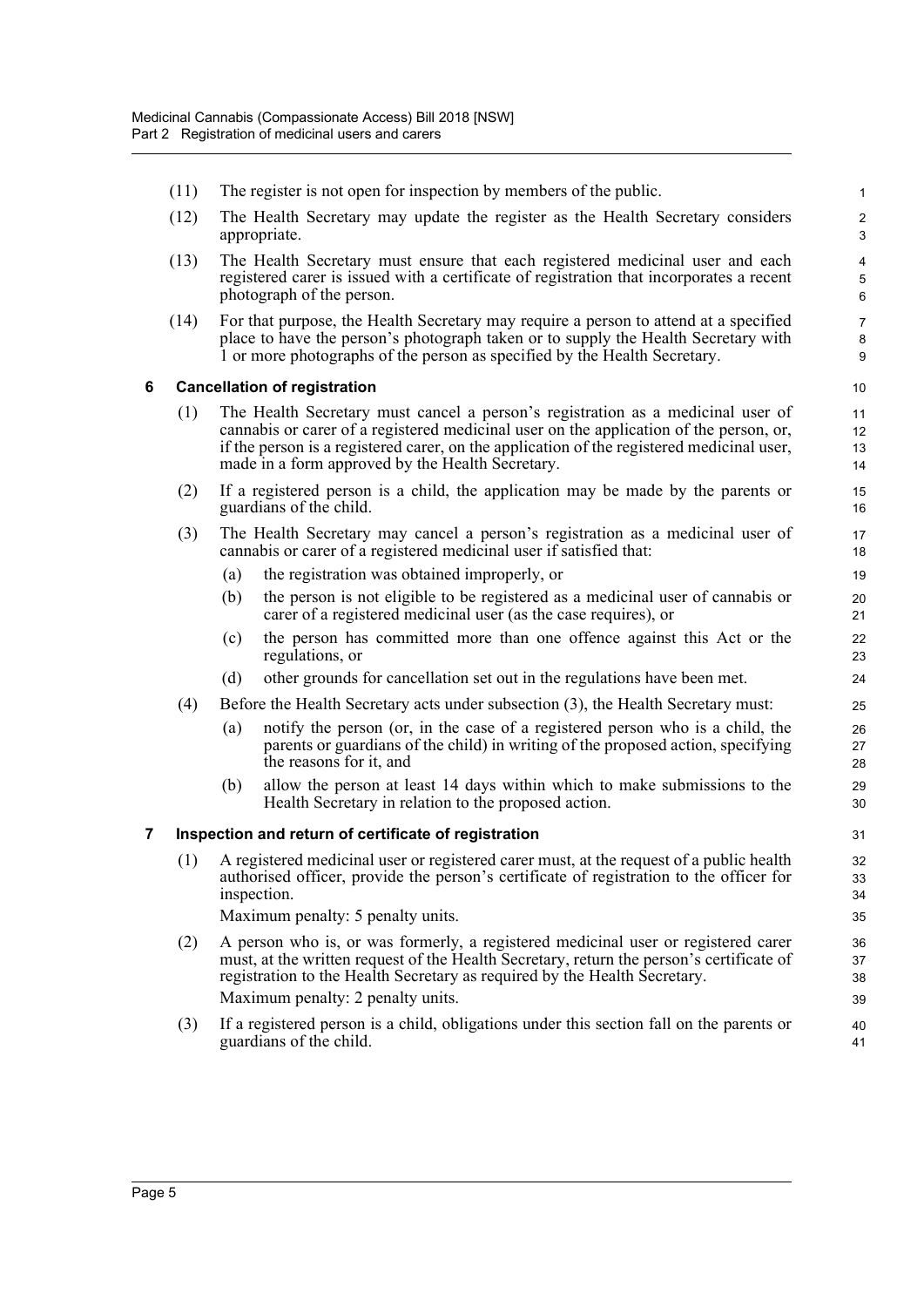### <span id="page-10-1"></span><span id="page-10-0"></span>**Part 3 Access to cannabis for registered medicinal user**

#### **8 Scheme to be established by regulations**

|  | The regulations may establish a scheme for authorising activities designed to enable<br>cannabis to be obtained for use by registered medicinal users, including the following<br>activities: |
|--|-----------------------------------------------------------------------------------------------------------------------------------------------------------------------------------------------|
|--|-----------------------------------------------------------------------------------------------------------------------------------------------------------------------------------------------|

1

- (a) cultivating cannabis plants,
- (b) harvesting cannabis plants,
- (c) manufacturing or producing cannabis,
- (d) storing cannabis,
- (e) supplying cannabis.
- (2) Without limiting subsection (1), the regulations may provide a scheme for:
	- (a) the granting of licences, permits or other authorities for the activities (including requirements for criminal record checks or other eligibility requirements), and 12 13 14
	- (b) the imposition, variation or revocation of conditions of licences, permits or other authorities, and 15 16
	- (c) the suspension or cancellation of licences, permits or other authorities.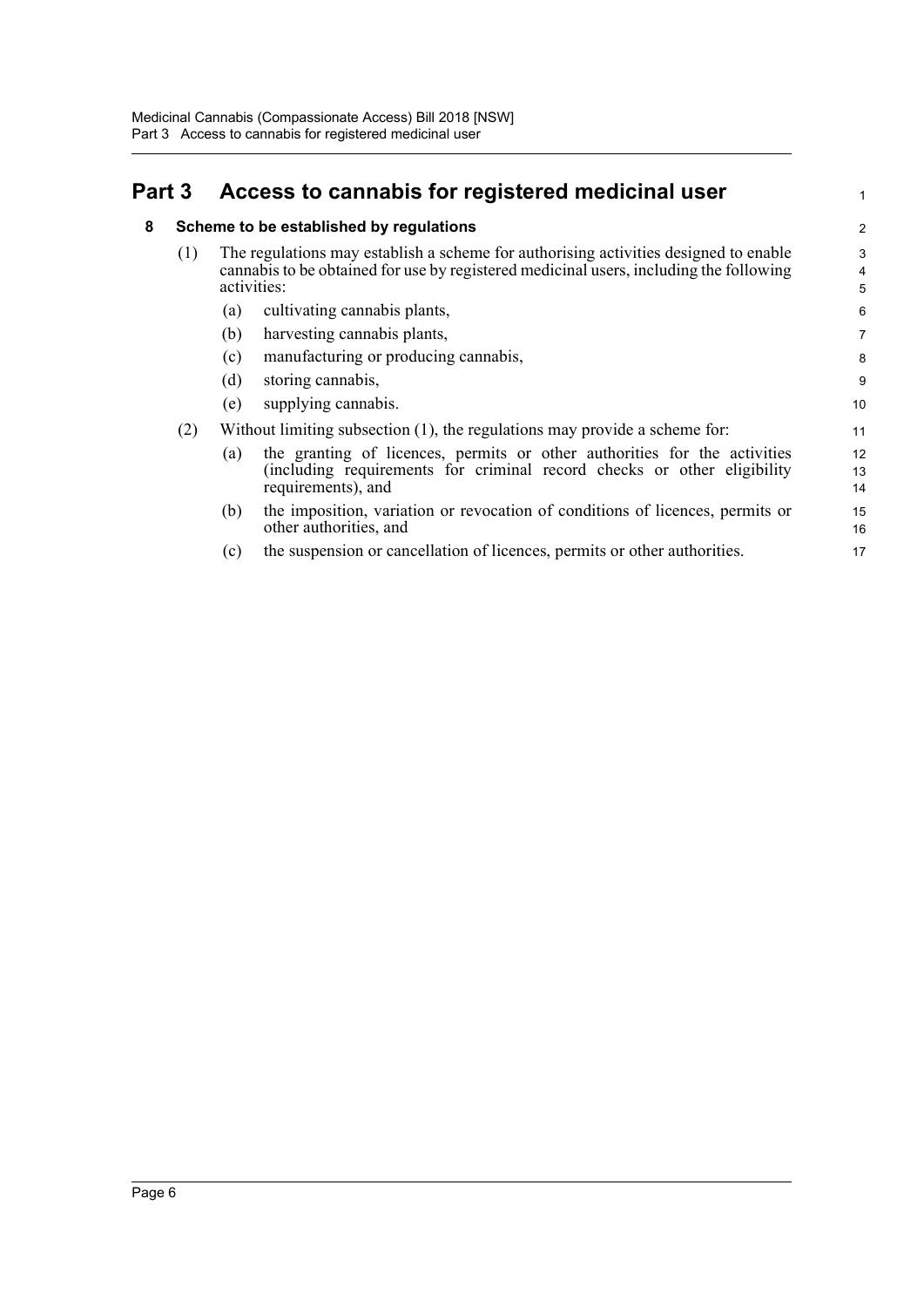#### <span id="page-11-1"></span><span id="page-11-0"></span>**Part 4 Protection from criminal liability 9 Authorisations for registered medicinal users and registered carers** (1) A registered medicinal user is authorised: (a) to administer cannabis to himself or herself to relieve the user's terminal or serious medical condition, and (b) to possess cannabis, and equipment for use in the administration of cannabis, for the purpose set out in paragraph (a), and (c) to manufacture or produce cannabis by making a preparation or admixture for the purpose set out in paragraph (a) at the user's principal place of residence. (2) A registered carer of a registered medicinal user is authorised: (a) to administer cannabis to the registered medicinal user, or assist the registered medicinal user to administer cannabis to himself or herself, to relieve the user's terminal or serious medical condition, and (b) to possess cannabis, and equipment for use in the administration of cannabis, for the purpose set out in paragraph (a), and (c) to manufacture or produce cannabis by making a preparation or admixture for the purpose set out in paragraph (a) at the carer's principal place of residence or at the registered medicinal user's principal place of residence, and (d) to supply cannabis, and equipment for use in the administration of cannabis, to the registered medicinal user for the purpose set out in paragraph (a). (3) A person is authorised to undertake activities connected with cannabis or cannabis plants to the extent that the activity is authorised by a licence, permit or other authority in force under the regulations. (4) An activity authorised by this section is not rendered unlawful by the *Drug Misuse and Trafficking Act 1985* or the *Poisons and Therapeutic Goods Act 1966*. (5) Nothing in this section excuses a registered medicinal user for any driving or other offence committed while under the influence of cannabis. 1  $\overline{2}$ 3 4 5 6 7 8 9 10 11 12 13 14 15 16 17 18 19 20 21 22 23 24 25 26 27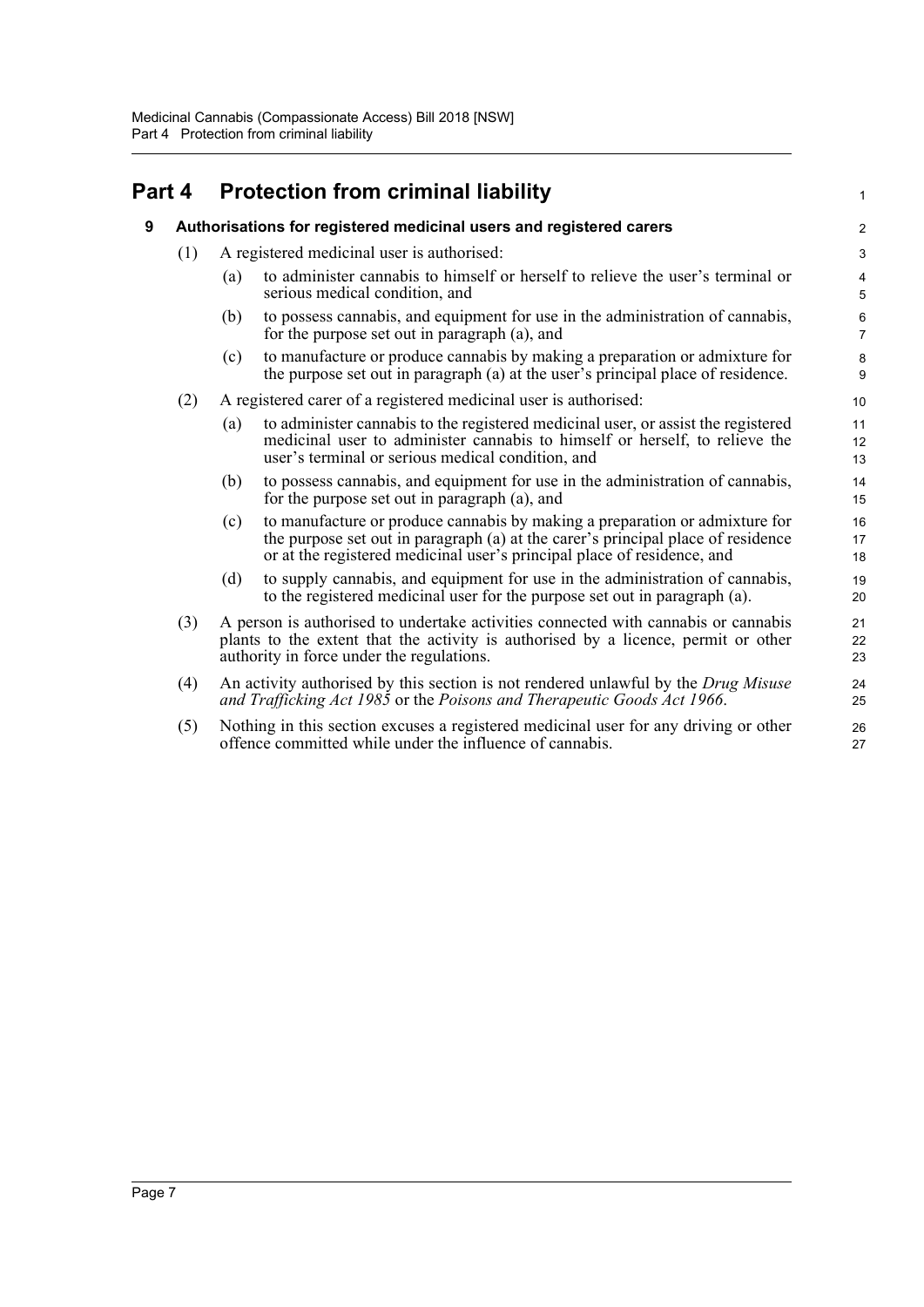#### <span id="page-12-2"></span><span id="page-12-1"></span><span id="page-12-0"></span>**Part 5 Offences 10 Cannabis not to be administered in public place** (1) A registered medicinal user must not administer cannabis to himself or herself in a public place. Maximum penalty: 15 penalty units. (2) A registered carer must not administer cannabis to a registered medicinal user, or assist a registered medicinal user to administer cannabis to himself or herself, in a public place. Maximum penalty: 15 penalty units. **11 Limit on amount of cannabis that may be possessed** A registered medicinal user or registered carer must not, unless the person is authorised under the regulations to do so, possess more than the following quantity of cannabis: (a) for cannabis leaf—15 grams or, if some other amount is prescribed by the regulations, that other amount, (b) for cannabis oil—1 gram or, if some other amount is prescribed by the regulations, that other amount, (c) for cannabis resin—2.5 grams or, if some other amount is prescribed by the regulations, that other amount. Maximum penalty: 15 penalty units. 1 2 3 4 5 6 7 8 9 10 11 12 13 14 15 16 17 18 19 20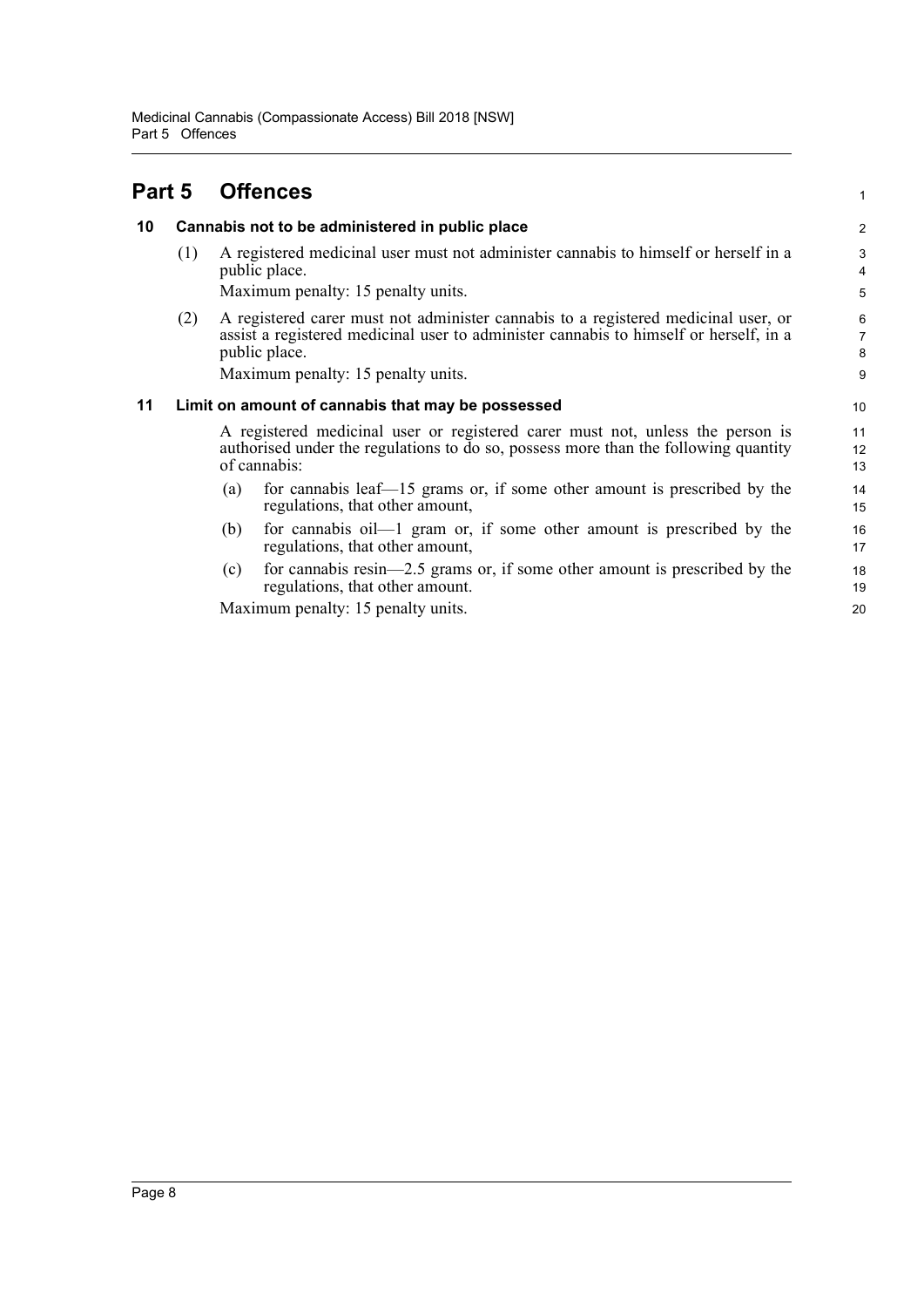<span id="page-13-2"></span><span id="page-13-1"></span><span id="page-13-0"></span>

| Part 6 |                                                                               | <b>Enforcement</b>                                                                                                                                                                                                                                                                                                                                                                                                                                                  |                                 |
|--------|-------------------------------------------------------------------------------|---------------------------------------------------------------------------------------------------------------------------------------------------------------------------------------------------------------------------------------------------------------------------------------------------------------------------------------------------------------------------------------------------------------------------------------------------------------------|---------------------------------|
| 12     |                                                                               | <b>Public health authorised officers</b>                                                                                                                                                                                                                                                                                                                                                                                                                            |                                 |
|        | (1)                                                                           | Public health authorised officers may exercise their powers under the <i>Public Health</i><br><i>Act 2010</i> for the purposes of the administration and enforcement of this Act.                                                                                                                                                                                                                                                                                   | 3<br>4                          |
|        | (2)                                                                           | This Act is to be read as if Part 8 of the <i>Public Health Act 2010</i> were incorporated in<br>this Act (subject to any modifications prescribed by the regulations) together with<br>any definitions contained in that Act of terms used in that Part.                                                                                                                                                                                                           | 5<br>$\overline{6}$<br>7        |
| 13     | Order of Health Secretary for forfeiture, destruction or disposal of cannabis |                                                                                                                                                                                                                                                                                                                                                                                                                                                                     | 8                               |
|        | (1)                                                                           | If the Health Secretary cancels the registration of a registered medicinal user or<br>registered carer, or a licence, permit or other authority is suspended or cancelled<br>under the regulations, the Health Secretary may, by written order given to the person<br>whose registration or authority is suspended or cancelled, require the person to<br>forfeit, destroy or dispose of any cannabis in the possession of the person as specified<br>in the order. | 9<br>10<br>11<br>12<br>13<br>14 |
|        | (2)                                                                           | A person to whom an order is issued under subsection (1) commits an offence if the<br>order is contravened.                                                                                                                                                                                                                                                                                                                                                         | 15<br>16                        |
|        |                                                                               | Maximum penalty: 20 penalty units.                                                                                                                                                                                                                                                                                                                                                                                                                                  | 17                              |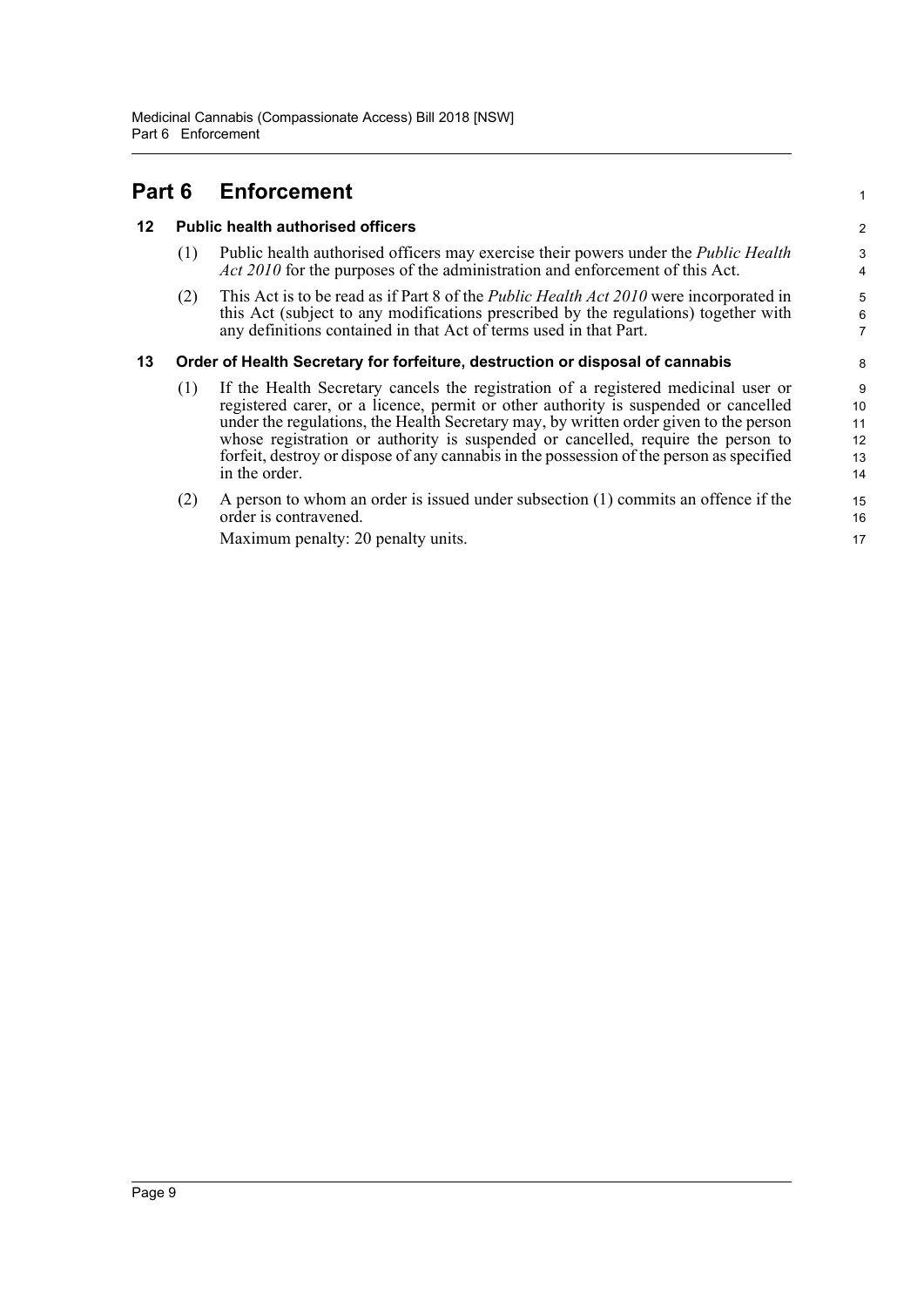## <span id="page-14-0"></span>**Part 7 Miscellaneous**

#### <span id="page-14-1"></span>**14 Regulations**

(1) The Governor may make regulations, not inconsistent with this Act, for or with respect to any matter that by this Act is required or permitted to be prescribed or that is necessary or convenient to be prescribed for carrying out or giving effect to this Act.

1

(2) The regulations may create offences punishable by a penalty not exceeding 20 penalty units.

#### <span id="page-14-2"></span>**15 Review of Act**

- (1) The Minister is to review this Act to determine whether the policy objectives of the Act remain valid and whether the terms of the Act remain appropriate for securing those objectives.
- (2) The review is to be undertaken as soon as possible after the period of 3 years from the commencement of this Act.
- (3) A report on the outcome of the review is to be tabled in each House of Parliament within 12 months after the end of the period of 3 years.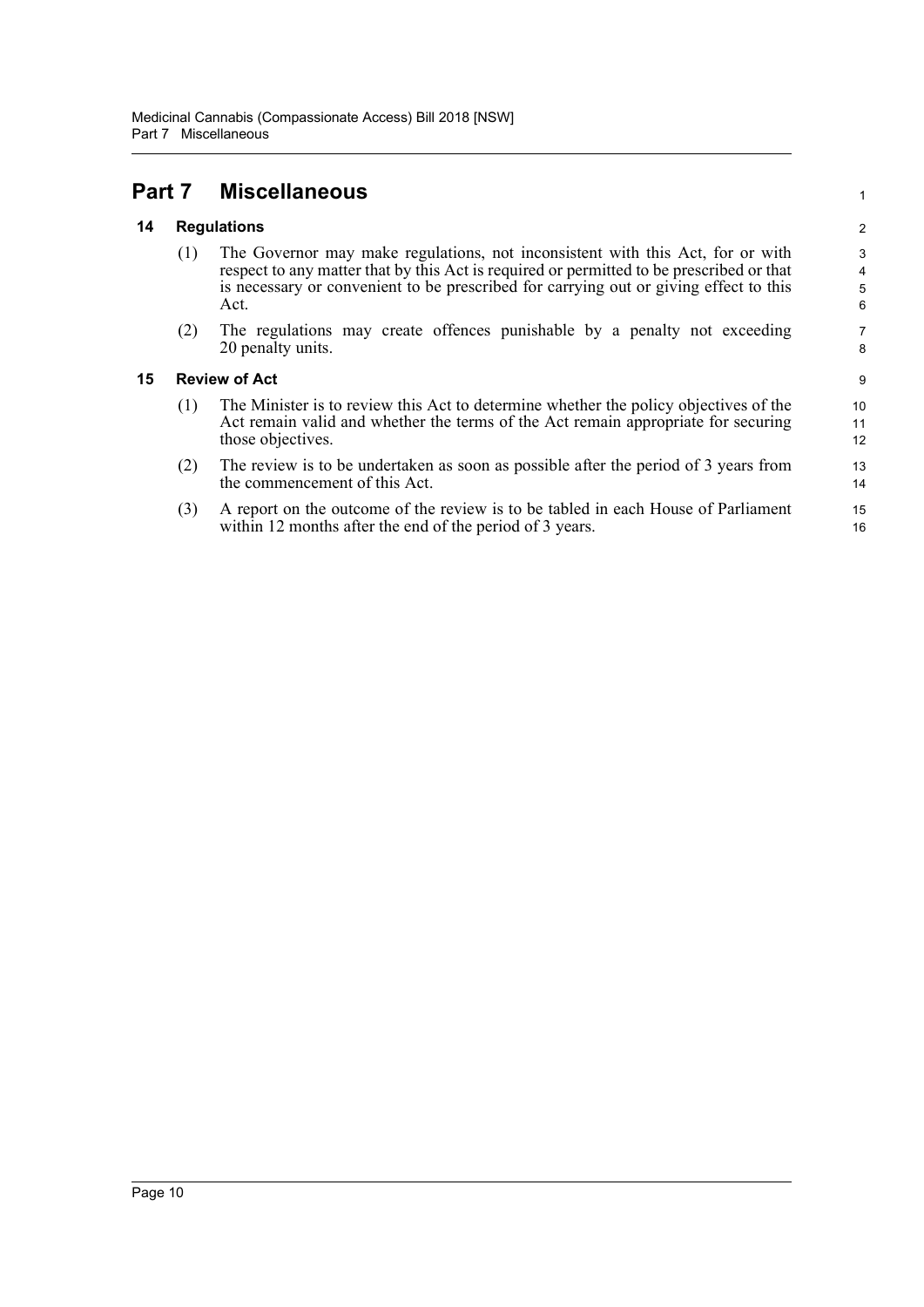### <span id="page-15-0"></span>**Schedule 1 Amendment of Drug Misuse and Trafficking Act 1985 No 226**

#### **Section 8C**

Insert after section 8B:

#### **8C Relationship with Medicinal Cannabis (Compassionate Access) Act 2018**

Nothing in this Act affects any provision of or made under the *Medicinal Cannabis (Compassionate Access) Act 2018* or renders unlawful anything done in accordance with any such provision.

1 2

3 4